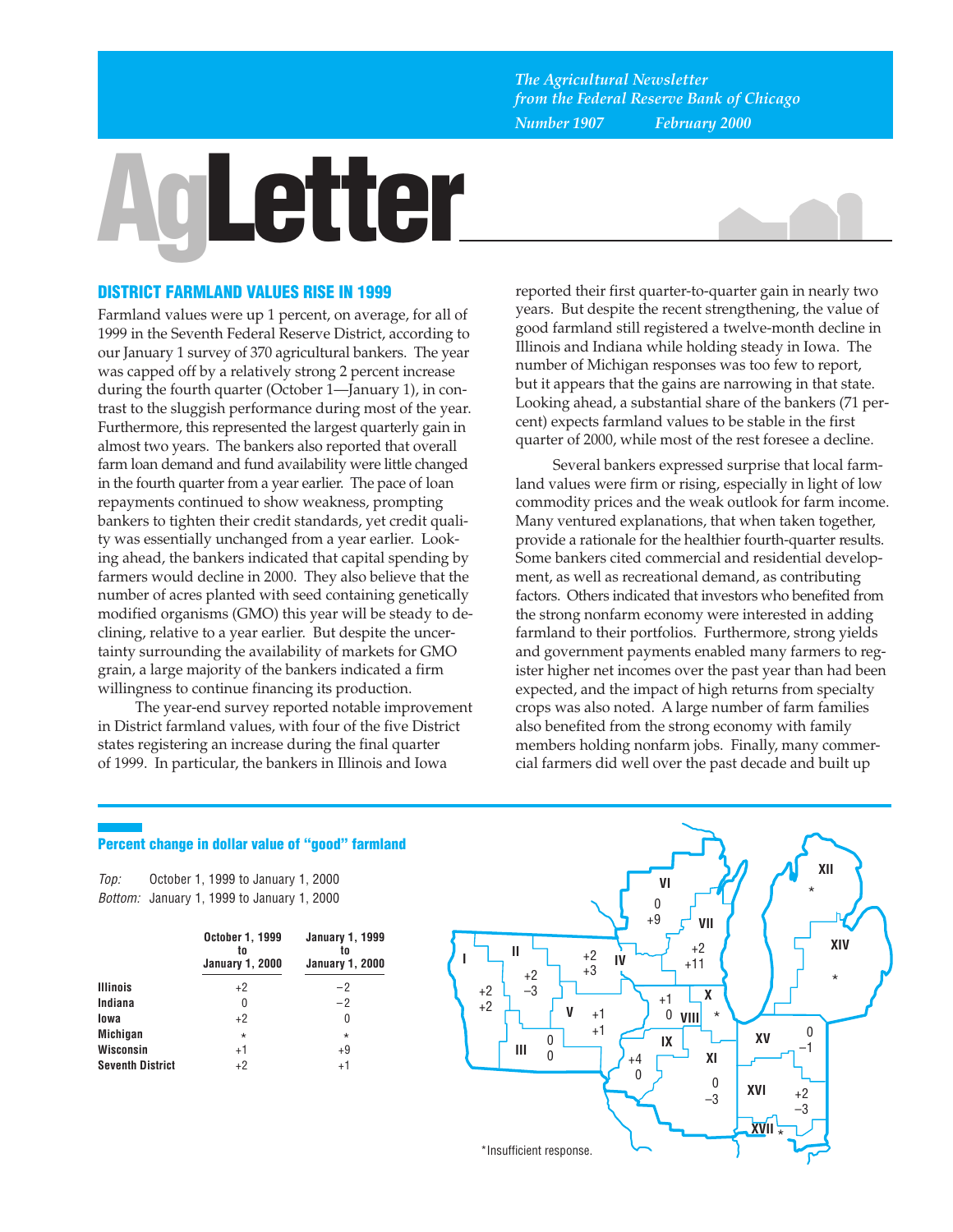#### **Quarterly District farm loan rates**



sizable cash reserves. These farmers are often active bidders, especially when a local farm comes up for sale that may not be on the market again in one's lifetime.

Commodity prices were something of a mixed bag in late 1999. Farm-level prices for hogs and beef cattle were substantially above year-earlier levels during the fourth quarter, but prices for corn, soybeans, and milk were down. Furthermore, many farmers have experienced a marked deterioration in their working capital position over the past two years and find it increasingly difficult to maintain normal debt service payments while meeting day-to-day operating expenses and family living needs. While the large level of direct government payments helped maintain the current financial position for the sector as a whole in 1999, these payments were not evenly distributed by type of farm or by region. Reflecting these factors, District agricultural bankers continued to report weakness in the pace of farm loan repayments. While 10 percent reported that the pace of farm loan repayments improved during the fourth quarter, relative to a year earlier, 39 percent reported a decline. The remaining 51 percent indicated there had been no change.

The bankers reported that the quality of District farm loan portfolios is holding steady, on average, despite the continuing problems with repayments and an increase in requests for loan renewals or extensions. Overall, the bankers classified 78 percent of the farm loans as having no significant repayment problems, with another 15 percent representing minor problems. Loans with problems that range from major to severe accounted for 7 percent of the farm loan portfolio. This breakdown is similar to those reported six months and twelve months earlier. Many bankers noted that strong crop yields and government payments helped maintain the performance of their farm loans. They also indicated that they are offsetting weak repayment performance by obtaining more collateral and federal loan guarantees. For the District as a whole, half the respondents expect a year-over-year increase in guaranteed loans during the first quarter, and roughly 62 percent of the Iowa respondents expect a larger number of guaranteed loans.

Bankers also responded to the downturn in agriculture by raising credit standards. Nearly 7 percent of the bankers reported considerable tightening of their credit standards, while 40 percent indicated they had tightened somewhat. The remainder stated there had been no change. Even so, they reported that only 3 percent of their existing farm loan customers would not qualify for new operating credit in 2000, a smaller percentage than reported a year earlier.

Loan demand in the fourth quarter was marginally stronger than a year earlier. About 28 percent of the bankers reported an increase in demand, while 22 percent reported a decline. Demand appeared somewhat stronger in Illinois and Iowa relative to the other District states. Looking ahead, the operating loan volume is expected to register a year-over-year gain in the first quarter of 2000, while lending for farm real estate and equipment is expected to decline. An expected decline in farm machinery lending was reported by 53 percent of the banks, while only 9 percent anticipated an increase. This drop also reflects expectations for capital spending in 2000. For the year ahead, 67 percent foresee a decline in spending on farm equipment relative to last year. Similarly, other forms of capital expenditures by farmers across the District are expected to decline.

The bankers reported that interest rates charged on new farm loans registered slight gains during the fourth quarter. Farm real estate loans averaged 8.6 percent for the District, with Iowa having the lowest average rate of 8.4 percent and Michigan having the highest rate of 9.0 percent. The average rate charged on new operating loans ranged from 9.1 percent in Illinois to 10.1 percent in Michigan, coming in at 9.4 percent for the District.

The controversy surrounding GMO crops skyrocketed last year. With food safety concerns magnified in Europe because of mad cow disease and the discovery of livestock feed contaminated with dioxins, European authorities were slow to approve the import of genetically modified U.S. crops, and then insisted these crops and related food products be labeled regarding GMO content.

#### **Annual percentage change in Seventh District farmland values**



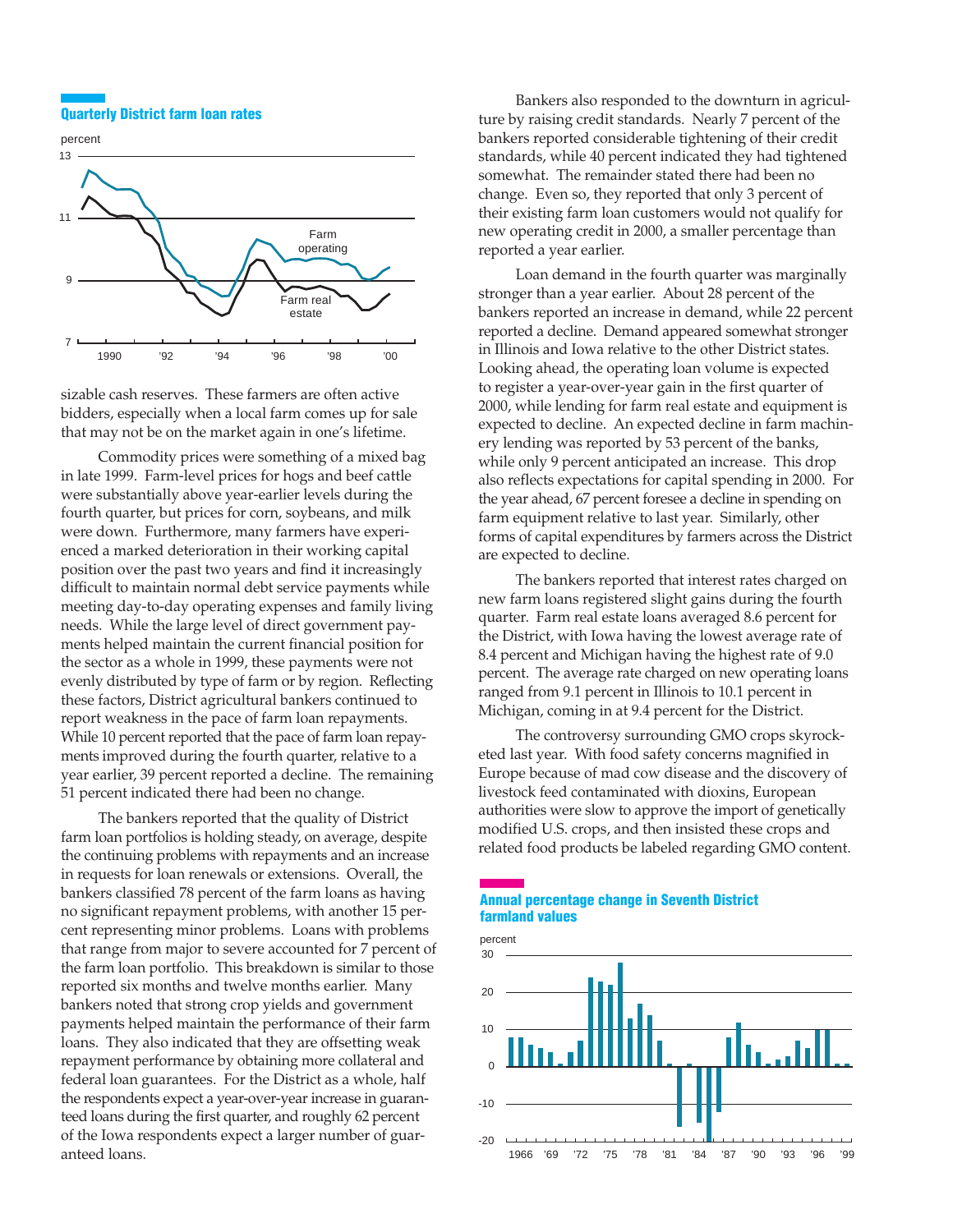## **Credit conditions at Seventh District agricultural banks**

|           |                |                             |                         |                                                | Interest rates on farm loans           |                               |                             |
|-----------|----------------|-----------------------------|-------------------------|------------------------------------------------|----------------------------------------|-------------------------------|-----------------------------|
|           | Loan<br>demand | <b>Fund</b><br>availability | Loan<br>repayment rates | Average loan-to-<br>deposit ratio <sup>1</sup> | <b>Operating</b><br>Ioans <sup>1</sup> | Feeder<br>cattle <sup>1</sup> | Real<br>estate <sup>1</sup> |
|           | $(index)^2$    | $(index)^2$                 | $(index)^2$             | (percent)                                      | (percent)                              | (percent)                     | (percent)                   |
| 1995      |                |                             |                         |                                                |                                        |                               |                             |
| Jan-Mar   | 122            | 96                          | 98                      | 64.8                                           | 10.33                                  | 10.26                         | 9.68                        |
| Apr-June  | 124            | 104                         | 93                      | 66.1                                           | 10.24                                  | 10.20                         | 9.64                        |
| July-Sept | 123            | 104                         | 98                      | 67.3                                           | 10.16                                  | 10.14                         | 9.27                        |
| Oct-Dec   | 111            | 123                         | 119                     | 64.9                                           | 9.89                                   | 9.88                          | 8.93                        |
| 1996      |                |                             |                         |                                                |                                        |                               |                             |
| Jan-Mar   | 125            | 125                         | 117                     | 65.0                                           | 9.62                                   | 9.63                          | 8.66                        |
| Apr-June  | 116            | 114                         | 108                     | 65.8                                           | 9.69                                   | 9.69                          | 8.81                        |
| July-Sept | 122            | 113                         | 112                     | 68.2                                           | 9.70                                   | 9.68                          | 8.80                        |
| Oct-Dec   | 122            | 110                         | 94                      | 67.6                                           | 9.64                                   | 9.61                          | 8.73                        |
| 1997      |                |                             |                         |                                                |                                        |                               |                             |
| Jan-Mar   | 134            | 110                         | 105                     | 67.6                                           | 9.71                                   | 9.65                          | 8.77                        |
| Apr-June  | 134            | 97                          | 94                      | 69.7                                           | 9.72                                   | 9.68                          | 8.83                        |
| July-Sept | 131            | 97                          | 93                      | 70.2                                           | 9.71                                   | 9.69                          | 8.76                        |
| Oct-Dec   | 120            | 109                         | 95                      | 70.7                                           | 9.65                                   | 9.63                          | 8.69                        |
| 1998      |                |                             |                         |                                                |                                        |                               |                             |
| Jan-Mar   | 134            | 113                         | 84                      | 68.9                                           | 9.52                                   | 9.51                          | 8.50                        |
| Apr-June  | 127            | 102                         | 74                      | 72.7                                           | 9.54                                   | 9.55                          | 8.52                        |
| July-Sept | 117            | 104                         | 60                      | 72.0                                           | 9.43                                   | 9.41                          | 8.33                        |
| Oct-Dec   | 113            | 121                         | 57                      | 70.3                                           | 9.09                                   | 9.07                          | 8.06                        |
| 1999      |                |                             |                         |                                                |                                        |                               |                             |
| Jan-Mar   | 120            | 119                         | 40                      | 69.9                                           | 9.03                                   | 9.01                          | 8.06                        |
| Apr-June  | 115            | 107                         | 50                      | 71.7                                           | 9.11                                   | 9.08                          | 8.18                        |
| July-Sept | 109            | 94                          | 63                      | 72.7                                           | 9.32                                   | 9.28                          | 8.42                        |
| Oct-Dec   | 107            | 104                         | 72                      | 72.7                                           | 9.44                                   | 9.41                          | 8.59                        |
|           |                |                             |                         |                                                |                                        |                               |                             |

1 At end of period.

2Bankers responded to each item by indicating whether conditions during the current quarter were higher, lower, or the same as in the year–earlier period.

The index numbers are computed by subtracting the percent of bankers that responded "lower" from the percent that responded "higher" and adding 100.

The controversy spread to the U.S., with some groups insisting that the Food and Drug Administration ban the use of GMOs in food products, increase regulation of these products, or require food companies to label their products regarding GMO content. Farmers now face additional costs of segregating GMO and conventional grain, as well as the added uncertainty of potential price differentials and whether buyers will accept GMO grain.

These developments raise questions about the number of acres that farmers will plant to GMO crops this spring, and whether lenders are comfortable with financing the purchase of GMO seed. (A handful of anecdotal reports indicate that some farmers are purchasing both conventional and GMO seed, so that they might wait until the last possible moment to decide which to plant.) In general, the survey respondents indicated that GMO acreage would be steady to declining this spring. About 10 percent predicted that GMO corn acreage will increase from a year ago, with the rest nearly evenly split between a decline and no change. The responses for GMO soybeans followed a similar pattern, but a larger share—over half—thought there would be no change in acreage relative to last year. For reasons not clear, the share of bankers that believe GMO acreage will decline was relatively larger in Illinois than the other District states.

Finally, a large majority of the bankers indicated a willingness to finance purchases of GMO seed.

Approximately 68 percent stated they were willing to provide financing, while 28 percent indicated they were willing but did hold reservations. Only 4 percent stated they would not provide financing for GMO seed. The responses were similar across states, but a somewhat larger share of the bankers in Wisconsin (12 percent) expressed an unwillingness to finance GMO seed.

*Mike A. Singer and David B. Oppedahl*

**AgLetter** (ISSN 1080-8639) is published quarterly by the Research Department of the Federal Reserve Bank of Chicago. It is prepared by Mike A. Singer, economist, and members of the Bank's Research Department, and is distributed free of charge by the Bank's Public Information Center. The information used in the preparation of this publication is obtained from sources considered reliable, but its use does not constitute an endorsement of its accuracy or intent by the Federal Reserve Bank of Chicago.

To subscribe, please write or telephone: Public Information Center Federal Reserve Bank of Chicago P.O. Box 834 Chicago, IL 60690-0834 Tel. no. 312-322-5111 Fax no. 312-322-5515

Ag Letter is also available on the World Wide Web at http://www.frbchi.org.